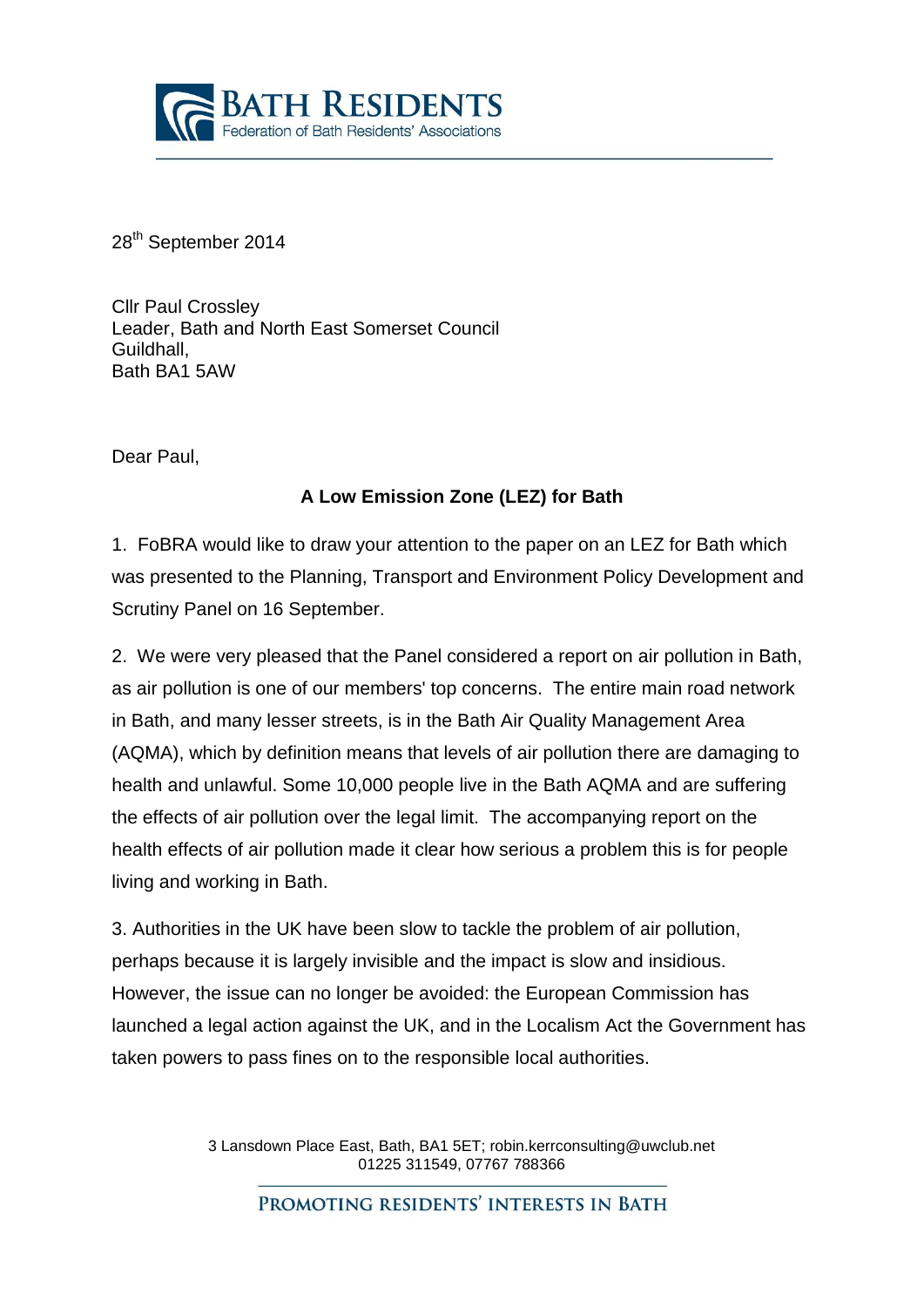4. We have extensive monitoring of air pollution in Bath (although our members have some concerns about the coverage of this); we have an Air Quality Action Plan (AQAP); and an AQMA. However, of course, none of these by themselves reduce air pollution one bit. What we need is action to reduce air pollution.

5. We had placed some hopes in the proposal in the AQAP to study the creation of an LEZ, but the outcome of the study is disappointing. Options 1-3 considered various permutations on an LEZ in London Road and Bathwick Street. However the study made the assumption that there would be no diversion of HGV from these streets, and as a result of this assumption there was little reduction in pollution levels and these options were not judged to be viable.

6. In reality one would expect the creation of an LEZ to lead to the diversion of noncompliant vehicles to other routes. Sadly it is all too realistic to believe that B&NES cannot do anything which would directly result in HGV being diverted onto existing roads in Wiltshire, since this would be blocked by the DfT as was the proposed weight limit at Bathwick. The logical conclusion is that the only way to reduce pollution from HGV is to provide a new alternative route avoiding Bath, eg an A36- A46 link.

7. Option 4, an LEZ in the 'Central Area', does appear to be viable and something that the Council could take forward. We were pleased therefore to see that funding is to be sought for this. However it transpired at the meeting that the proposed LEZ would cover only a very small area around Dorchester Street. It would not cover such areas as George Street, Queen Square, The Circus or the Great Pulteney Street/Henrietta Street area, which are used by HGV including delivery vehicles and coaches. We believe that the LEZ should apply to the city centre as defined by the transport strategy: so we are seeking clarification that the strategy includes the Great Pulteney Street/Henrietta Street area.

8. There has been much scientific work and concern recently about the harmful effects of fine particulates ( $PM<sub>2.5</sub>$ ). Two recent studies in learned journals, The Lancet and in the BMJ, have strongly reinforced our concern about particulates. The BMJ study assesses the increased risk of heart attack from city living at 13%. Fine particulates are not currently monitored in Bath and are not covered in the report. We think it is time for B&NES to begin monitoring  $PM<sub>2.5</sub>$ .